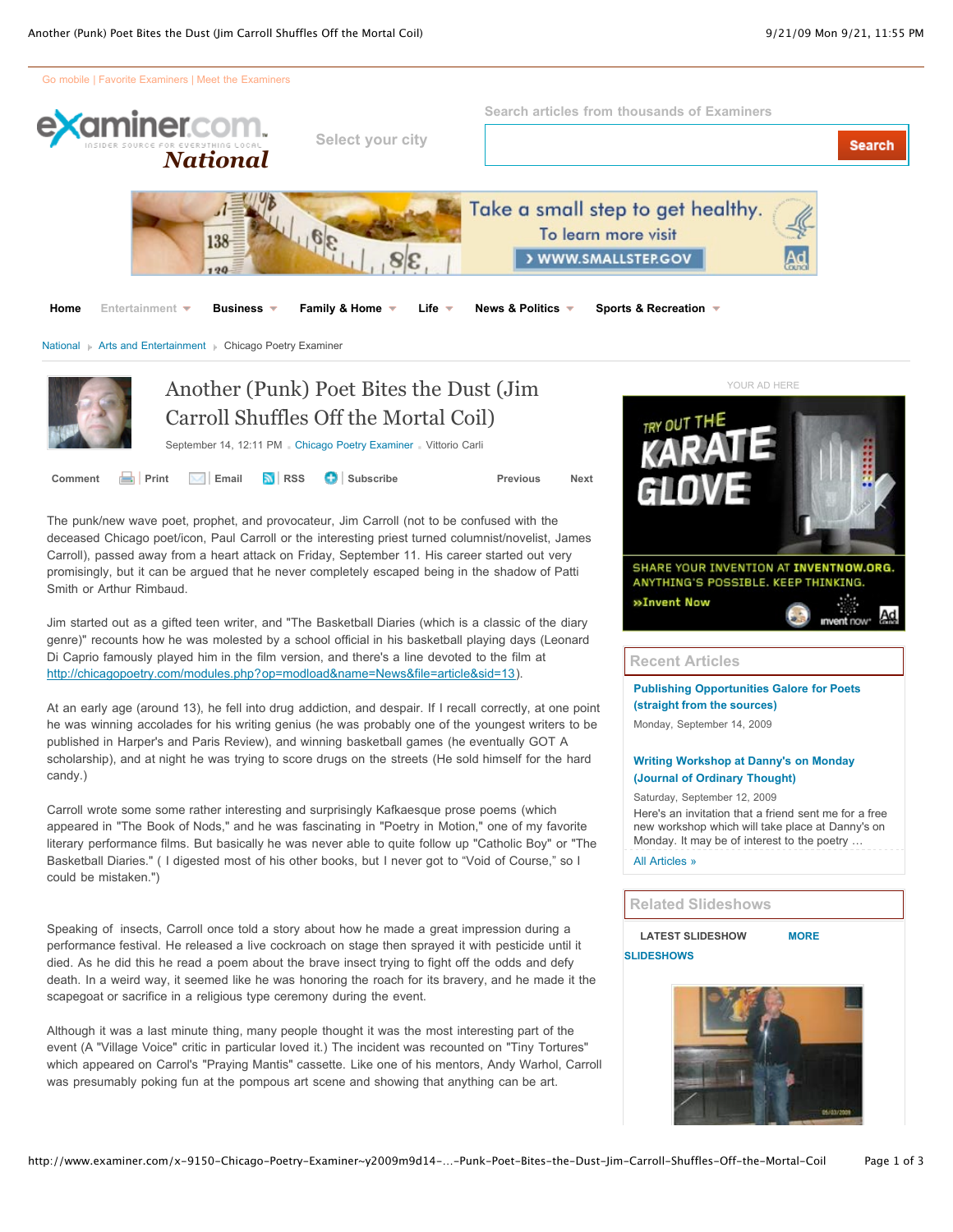performers at the reading



Here's one of the more interesting quotes that was attributed to him (it was taken from Catholicboy.com). "There ain't much time left, you're born out of this insane abyss and you're going to fall back into it, so while you're alive you might as well show your bare ass."

Here's links to a "People Who Died" video with ironic anime accompaniment (it seems to marry innocence and experience), as well as the video from the film (which I like less even though Carroll himself appeared in it), and a fiery live performance of the song.

http://www.youtube.com/watch?v=gQbzGOKb6xg

http://www.youtube.com/watch?v=xAKoU\_W\_mf8&feature=related

http://www.wikio.co.uk/video/1652599

Carroll wrote a compelling alliteration filled elegy for Kurt Cobain entitled "8 Fragments for Kurt Cobain" which included the immortal lines "The guitar claws kept tightening, I guess on your heart stem. Your Body becomes a magnet and pulls to it despair and rotten teeth, Cheese whiz and guns /Whose triggers are shaped tenderly into a false lust In timeless illusion."

Now fans will probably write elegies for Jim Carroll.





YOUR AD HERE

ShareThis

#### **Related Articles:**

#### 'New Moon' soundtrack finalized: check out the album lineup

Dancing With The Stars: Ashley Hamilton & Edyta Sliwinska foxtrot video

Yoko Ono brings back the Plastic Ono Band in name and spirit

Obama to Letterman: I was actually black before the election (video)

Country's Joe Nichols performs for Merle Haggard, then the Dalai Lama this week